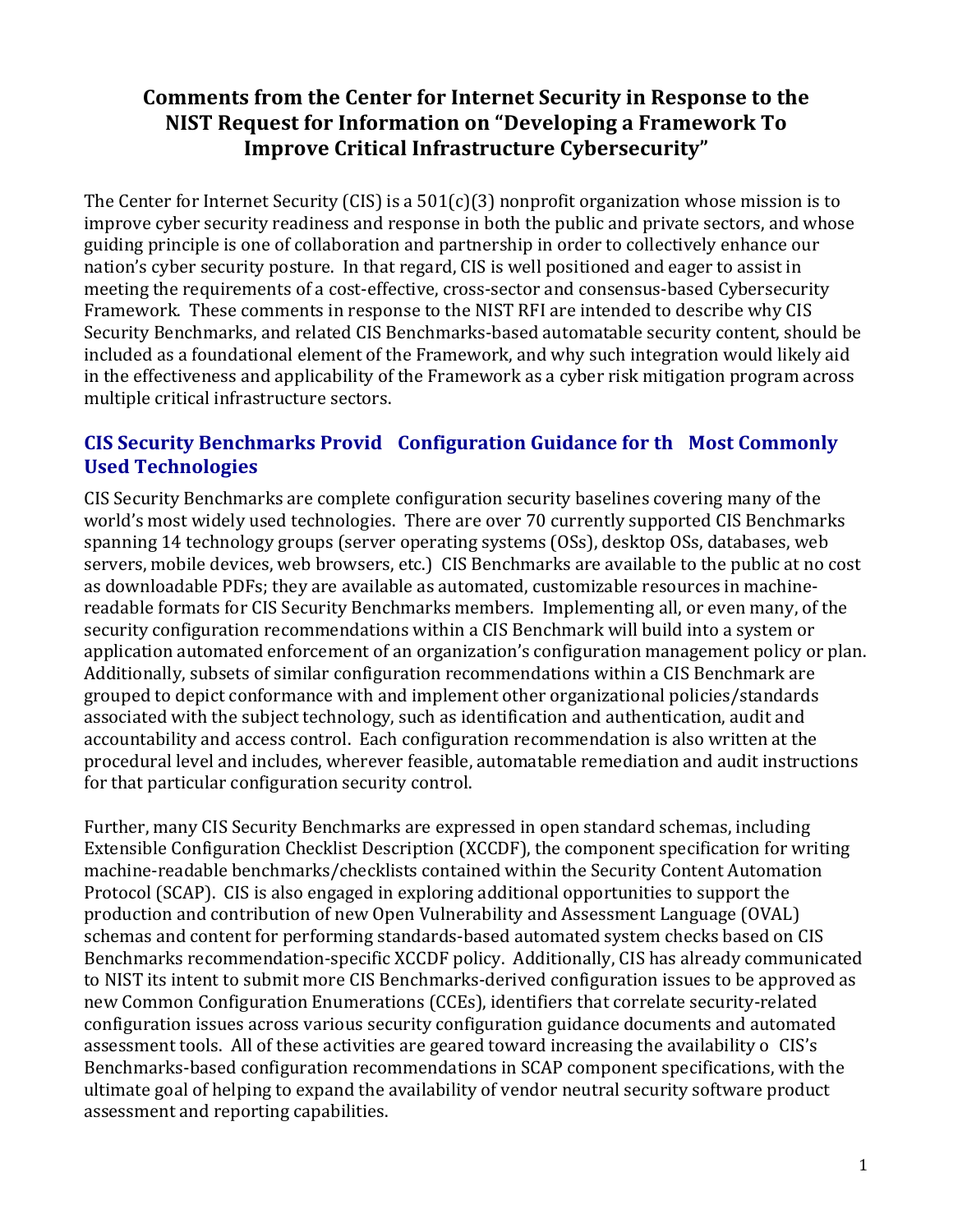# **CIS Benchmarks ar Voluntary, Consensus-Based an Internationally Recognized Best Practice Standards**

CIS Security Benchmarks have always and continue to be the result of a voluntary, consensusbased review and development process, with participation open to security configuration experts within and across the private sector, government and academia. This consensus-built quality of CIS Benchmarks is the primary reason why they are considered authoritative sources for security configuration across both the private and public sectors and around the world. **CIS Benchmarks** are referenced as industry best practice system hardening guidance in such wide-ranging **standards and guidelines as the Payment Card Industry Data Security Standard (PCI DSS),** *NIST Special Publication 800-128: Guide for Security Focused Configuration Management of Information Systems* **and the Center for Strategic and International Studies' (CSIS)** *Critical Controls for Effective Cyber Defense***.** If built into the Cybersecurity Framework, the expectation is that the size of CIS Benchmark consensus teams would grow even further and include more security experts representing critical infrastructure entities, as they would have an additional incentive to contribute their specific expertise and operationally shaped knowledge to future CIS Benchmark development.

CIS Benchmarks not only result from the consensus efforts of voluntarily participating subject matter experts, but they are also voluntarily adopted by organizations of all types and sizes as the security baselines for their IT systems and assets. Hundreds of thousands of CIS Benchmarks resources are downloaded each year by individuals from entities across the globe and representing every economic sector, including energy, banking and finance, healthcare, telecommunications and transportation. These organizations adopt CIS Security Benchmarks as their own configuration security standards primarily because they know they are the result of consensus agreement of security experts who have a wide variety of organizational and industry experience, a deep knowledge of the platforms covered by the Benchmarks, and an understanding of how the Benchmarks can meet both security and operational needs. Additionally, 30% of CIS Security Benchmarks enterprise members are located outside the U.S., primarily in Canada, Australia, the United Kingdom and other European nations. Such international membership representation is further testament to the recognition and acceptance of CIS Security Benchmarks as international standards.

#### **We Can't Improve What We Can't Measure: Additional Customization of CIS Benchmarks is Helping Organizations Better Meet their Security Needs**

The CIS Benchmark development process was essentially revolutionized in 2012 through the launch of a new collaboration platform and process that facilitates improved consensus building and near simultaneous generation of prose-based Benchmark security configuration recommendations and corresponding artifact expressions, providing the basis for standard, machine-readable XML content. The next goal for this still evolving platform, by no later than end of calendar year 2013, is to offer the tool to CIS Benchmarks members as a new security resource. This would provide those members a centralized, intuitive and easy to use mechanism for customizing recommendations within an existing CIS Benchmark so that recommended configuration settings can be adjusted to meet the specific security requirements of each adopting organization. Such customization capabilities would enable substantial flexibility for sectorspecific operational environments that may need to weigh system/data availability higher than confidentiality, while still ensuring a fundamental level of security due diligence.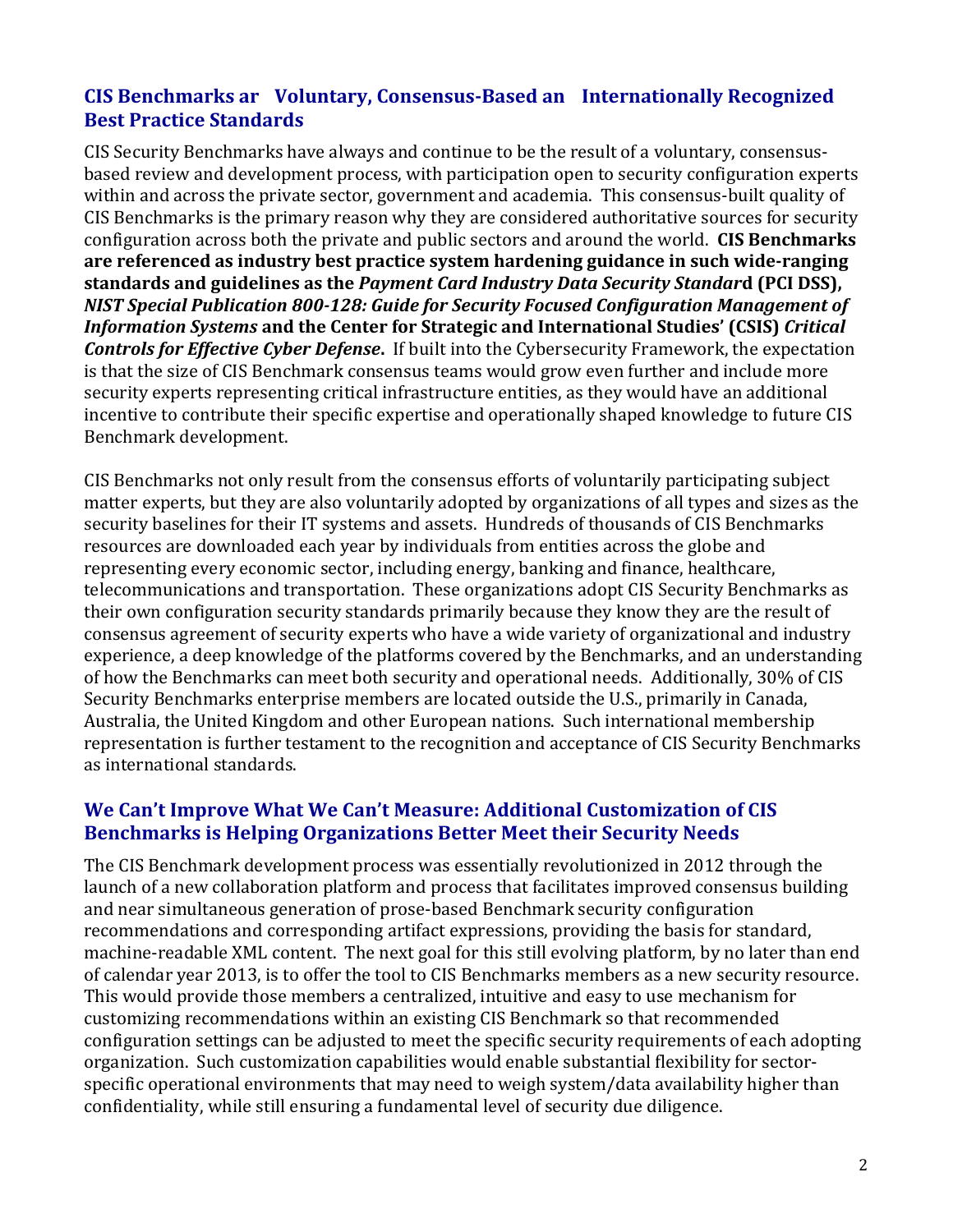As previously noted, CIS will continue its efforts to express, and seek additional resource opportunities to support the expression of, more of its Benchmarks in SCAP-compliant, automatable content. CIS has also taken initial steps in leveraging another SCAP component schema, the Common Configuration Scoring System (CCSS), to prioritize Benchmark recommendations according to their CCSS scores (which are based on exploitability and security impact) assigned to each of a system's or application's configurable states. CIS has already developed "beta" versions of Benchmarks in PDF format that include only Benchmark recommendations corresponding to "High" (7 - 10) CCSS scored configuration issues. A longerterm goal, dependent on the availability and timing of necessary resources, is to also integrate CCSS scores into the CIS collaboration platform. This would provide CIS Security Benchmarks members the ability to leverage a central resource for not only customizing their IT asset-specific textual policies/standards and associated XML policy and check content, but also the capability to prioritize configuration controls so that they can address the most critical configuration issues first.

The more CIS Benchmarks that are produced in SCAP component, automatable schemas such as XCCDF, OVAL and CCEs, the more cost-effective, repeatable and measurable they will become for those that leverage them. The SCAP specification and component standards are intended to provide consistent, repeatable methods for mitigating and managing system vulnerabilities and measuring security effectiveness and compliance. Increasing the amount and availability of SCAP content based on industry-accepted security standards such as CIS Benchmarks will expand and enhance capabilities for performing consistent and comparable assessments and reporting across organizations and even infrastructure sectors. SCAP is also meant to foster vendor product neutrality and thus engender a more competitive and lower cost market for such security assessment tools. And such products often provide dashboard-type reporting capabilities for measuring and monitoring security and compliance improvement over time.

# **CIS Benchmarks are Helping Improve Security Across Broa Range of Sectors**

As aforementioned, CIS Security Benchmarks are accessed and used by enterprises representing a range of industries and critical infrastructure sectors. In fact, about 35% of the thousands of CIS Benchmarks resource downloaders identify their organizations as either belonging to the energy, banking and finance, healthcare, telecommunications or transportation sectors (based on resource download statistics measured from February thru June 2012). And over 25% of current CIS Security Benchmarks members represent those same sectors. These figures make clear that CIS Benchmarks and associated automated assessment resources are already being utilized by critical infrastructure owner/operators to improve the resilience of their IT systems and assets.

The broad technology coverage of CIS Benchmarks facilitates their applicability to many critical infrastructure sector-specific systems, which often are built upon common operating systems and/or are integrated with other traditional business applications. Additionally, CIS Benchmarks are frequently leveraged by consulting/auditing firms as an important component of performing compliance audits particular to critical infrastructure sectors, such as requirements related to system/data security as part of HIPAA Security Rule compliance assessments for healthcare sector entities and SOX and GLBA compliance audits for financial services sector companies.

There are CIS Benchmarks for an already extensive and growing number of technologies and varieties of platforms within technology groups. For example, for server and desktop operating systems there are CIS Benchmarks for Microsoft, Linux (Red Hat, SUSE Linux and Debian) and